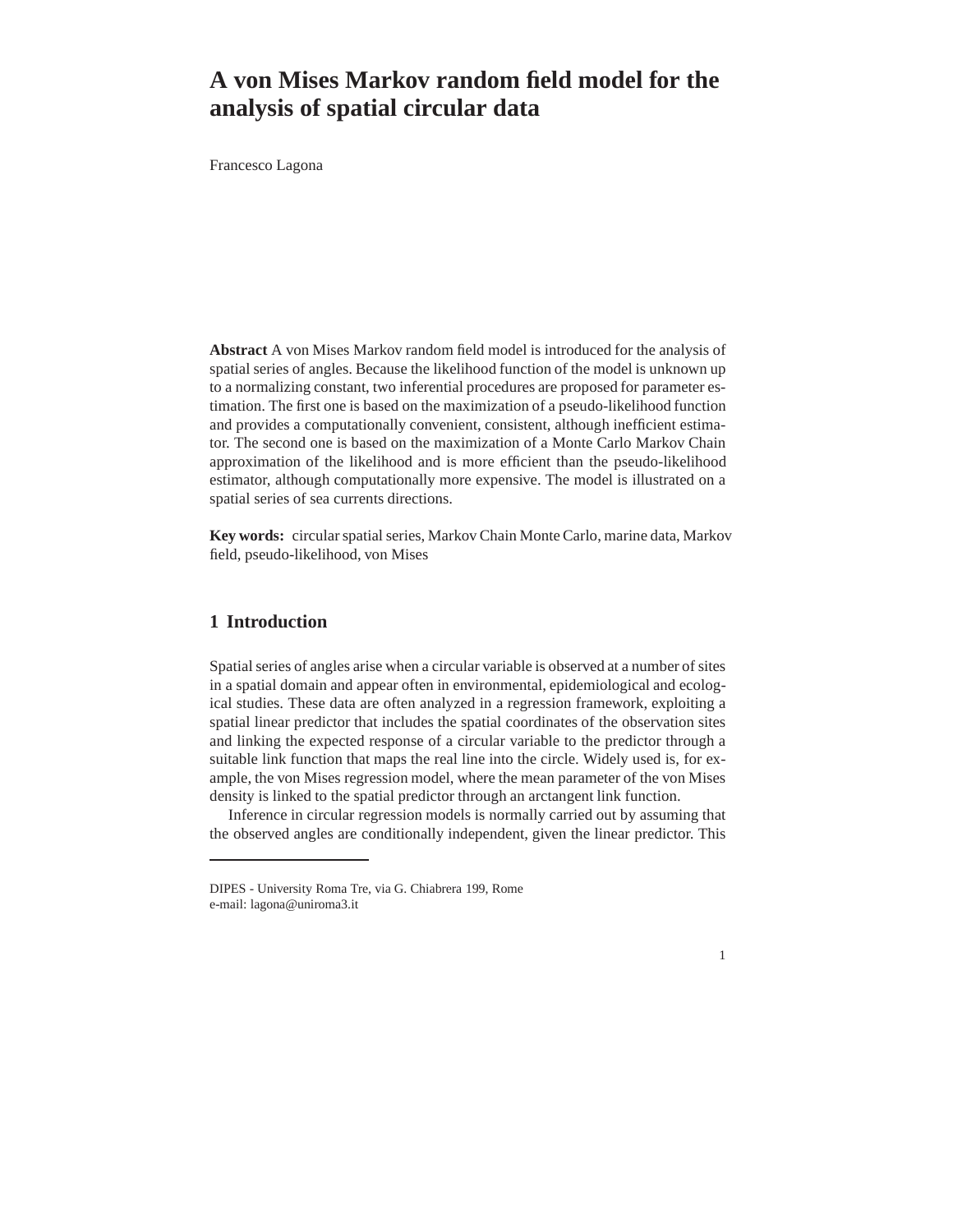independence assumption, however, is often too restrictive in the analysis of spatial series. Only the large-scale spatial variation of the data is typically explained by a spatial predictor and regression residuals are often spatially autocorrelated, due to the small-scale variation of the data.

The literature on the spatial modeling of angles is limited. In a geostatistical context, [9] introduced the cosineogram as a measure of spatial autocorrelation between angles. In a Bayesian framework, [8] introduced a spatial autoregressive model for circular data by transforming and combining two spatial conditional autoregressive (CAR) processes.

Taking a likelihood-based approach to inference, a von Mises Markov random field (VM-MRF) model is proposed for the analysis of spatial circular data. The VM-MRF is a Markov random field whose coordinates are random variables with a circular support and whose finite-dimensional marginal distributions belong to an exponential family with low-dimensional sufficient statistics. Both the Markovian structure and the low-dimensionality of the model allow for an intuitively appealing interpretation of the parameters and facilitate the implementation of inferential procedures.

#### **2 The von Mises Markov random field model**

The VM-MRF is a spatial array of random variable  $Y_i$ , indexed by the sites  $i$  of a spatial domain *S* and defined on the circle,  $y_i \in [-\pi,\pi)$ . It is defined by the *n*dimensional multivariate von Mises densities

$$
f(\mathbf{y};\boldsymbol{\theta}) = \frac{\exp\{\kappa c(\mathbf{y} - \boldsymbol{\mu}(\boldsymbol{\beta}))\mathbf{1} + \frac{\lambda}{2}s(\mathbf{y} - \boldsymbol{\mu}(\boldsymbol{\beta}))^{\mathsf{T}}\mathbf{C}s(\mathbf{y} - \boldsymbol{\mu}(\boldsymbol{\beta}))\}}{C(\kappa,\lambda)},
$$
 (1)

known up to the parameter  $\theta = (\beta, \lambda, \kappa)$ , where

$$
c(y - \mu(\beta))^{\mathsf{T}} = (\cos(y_1 - \mu_1(\beta)) \dots \cos(y_n - \mu_n(\beta)))
$$
  

$$
s(y - \mu(\beta))^{\mathsf{T}} = (\sin(y_1 - \mu_1(\beta)) \dots \sin(y_n - \mu_n(\beta))),
$$

whereas  $C(\kappa, \lambda)$  is the normalizing constant,  $\mu_i(\beta)$  is a mean response linked to a linear predictor  $x_i^T \beta$  trough a suitable link function mapping the real line to the circle and an available covariate profile  $x_i^{\mathsf{T}}$  $i<sub>i</sub>$  that includes the spatial coordinates of the observation site,  $\kappa$  is a concentration parameter,  $\lambda$  is a spatial dependence parameter and, finally, C is a binary, symmetric adjaciency  $n \times n$  matrix that specifies a spatial neighborhood structure between observation sites, i.e. each site  $i \in S$  is associated with a neighborhood  $N(i) \subset S$  and the generic element  $c_{ij}$  of C is equal to 1 if  $j \in N(i)$  and 0 otherwise.

The likelihood function of a VM-MRF model is a special case of the multivariate von Mises density, introduced in [7] for bioinformatic studies and recently exploited in enviromental studies [5, 6]. For large values of the concentration parameter, this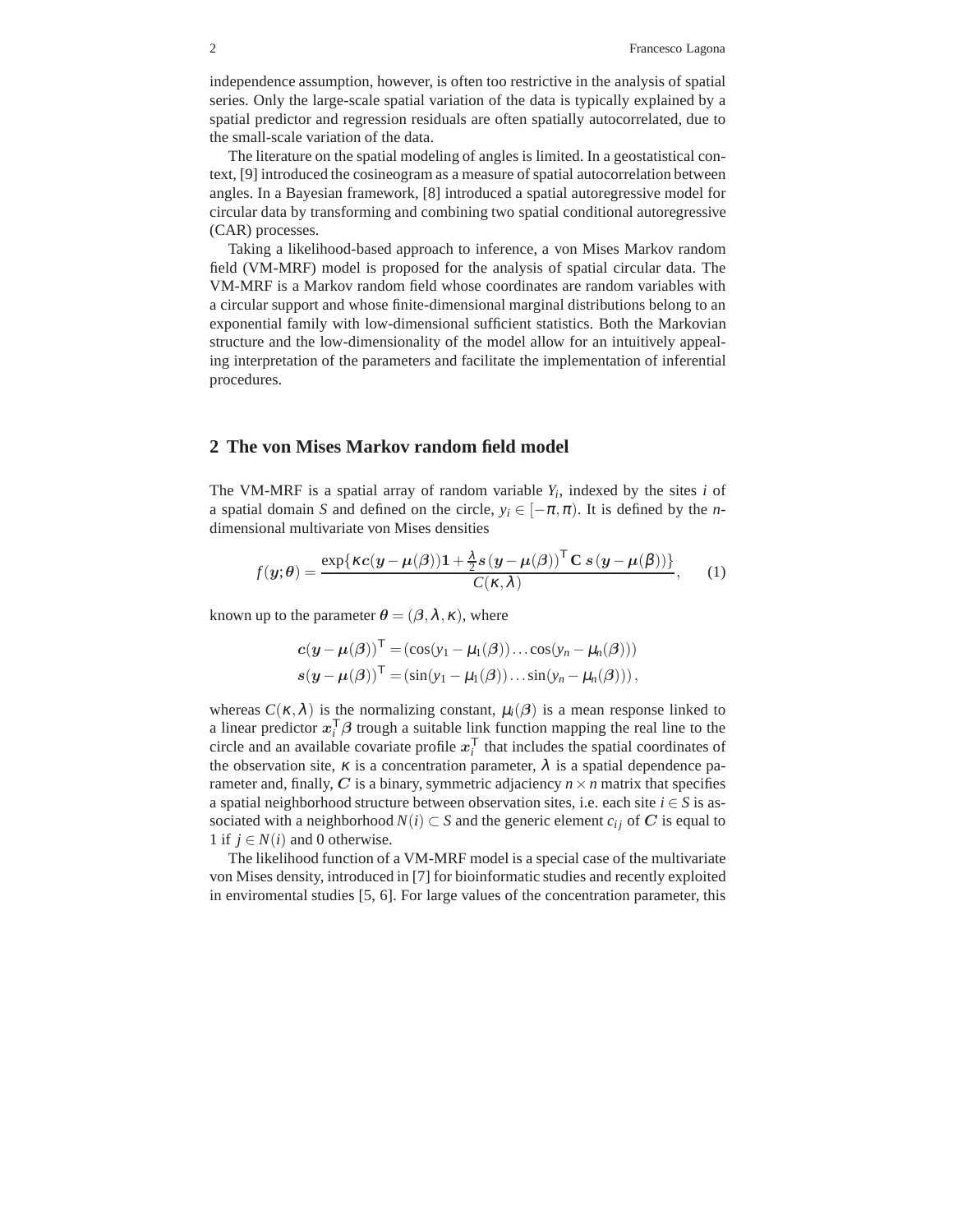

**Fig. 1** Observed directions of sea currents (top left), spatial trend and small scale variation (top and bottom right) as predicted by a von Mises MRF through MCMC maximum likelihood; bottom left: the neighborhood structure used to define the von Mises MRF.

likelihood is well approximated by the likelihood of a Gaussian CAR process and maximum likelihood estimation is straightforward. Under low concentration levels, otherwise, the likelihood is known up to an intractable normalizing constant and direct likelihood maximization is not possible. Approximation methods such as pseudo-likelihood estimation [1] or Markov Chain Monte Carlo (MCMC) maximum likelihood [3] procedures are however relatively straightforward. Under a VM-MRF model, the univariate conditional distribution of each observation given the rest of the sample is von Mises, with parameters that depend only on the values taken by the field in the local neighborhood. As a result, maximization of the pseudo-likelihood reduces to a von Mises regression problem and the samples required by MCMC maximum likelihood can be generated by a simple Gibbs-sampling scheme. Moreover, the finite-dimensional marginal distributions (1) of the VM-MRF belong to an